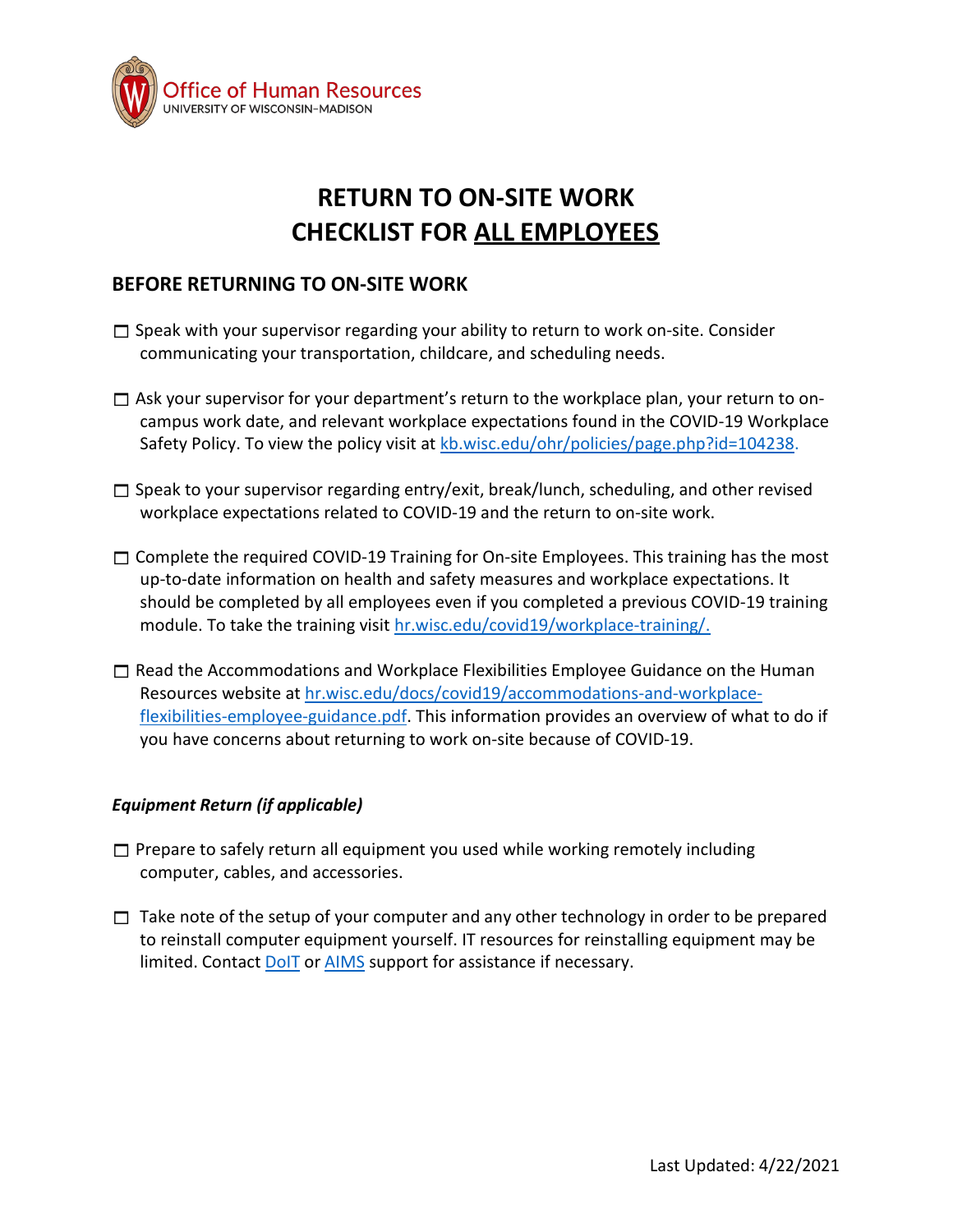

## **WHILE IN THE WORKPLACE**

- $\Box$  Wear a face covering when inside university buildings and while outside in public areas where physical distancing may be difficult.
- $\Box$  Practice hand hygiene, cough etiquette, cleanliness, and sanitation.
- $\Box$  Always maintain at least 6 feet separation from other individuals.
- $\Box$  Use Microsoft Teams, WebEx, Blackboard Collaborative, or Zoom for meetings rather than meeting in groups.
- $\Box$  Self-screen or check yourself daily for symptoms before going to work. Check for any of the following new or unexplained symptoms commonly associated with COVID-19. Below is a list of symptoms currently reported. Check with the CDC website a[t cdc.gov](https://www.cdc.gov/) or check with your healthcare provider for the most current information.
	- Cough (new onset or worsening of chronic cough)
	- Muscle or body aches
	- Sore throat
	- Runny nose
	- Fatigue
	- Congestion
	- Nausea or vomiting
	- Diarrhea
	- Chills
- Repeated shaking with chills
- Shortness of breath or difficulty breathing
- Headache
- New loss of taste or smell
- Feeling feverish or measured temperature greater than or equal to 100.4 degrees Fahrenheit
- Known close contact with a person who tested positive for COVID-19

#### *Cleaning Processes and Supplies*

- $\Box$  Wash or disinfect hands while at work and after any interaction with other employees, customers, visitors, or items in the workplace. This includes after touching door handles, elevator buttons, copiers and printers, or other shared items.
- $\Box$  Maintain the cleanliness of office and common spaces. If additional cleaning is needed, please notify your building manager or Facilities, Planning and Management immediately. To find your building manager visit [facilities.fpm.wisc.edu/building-contacts/.](https://facilities.fpm.wisc.edu/building-contacts/)
- $\Box$  Use provided tissues, hand sanitizer, and disposable wipes for commonly touched surfaces such as door handles, elevator buttons, copiers, printers, and workstations.